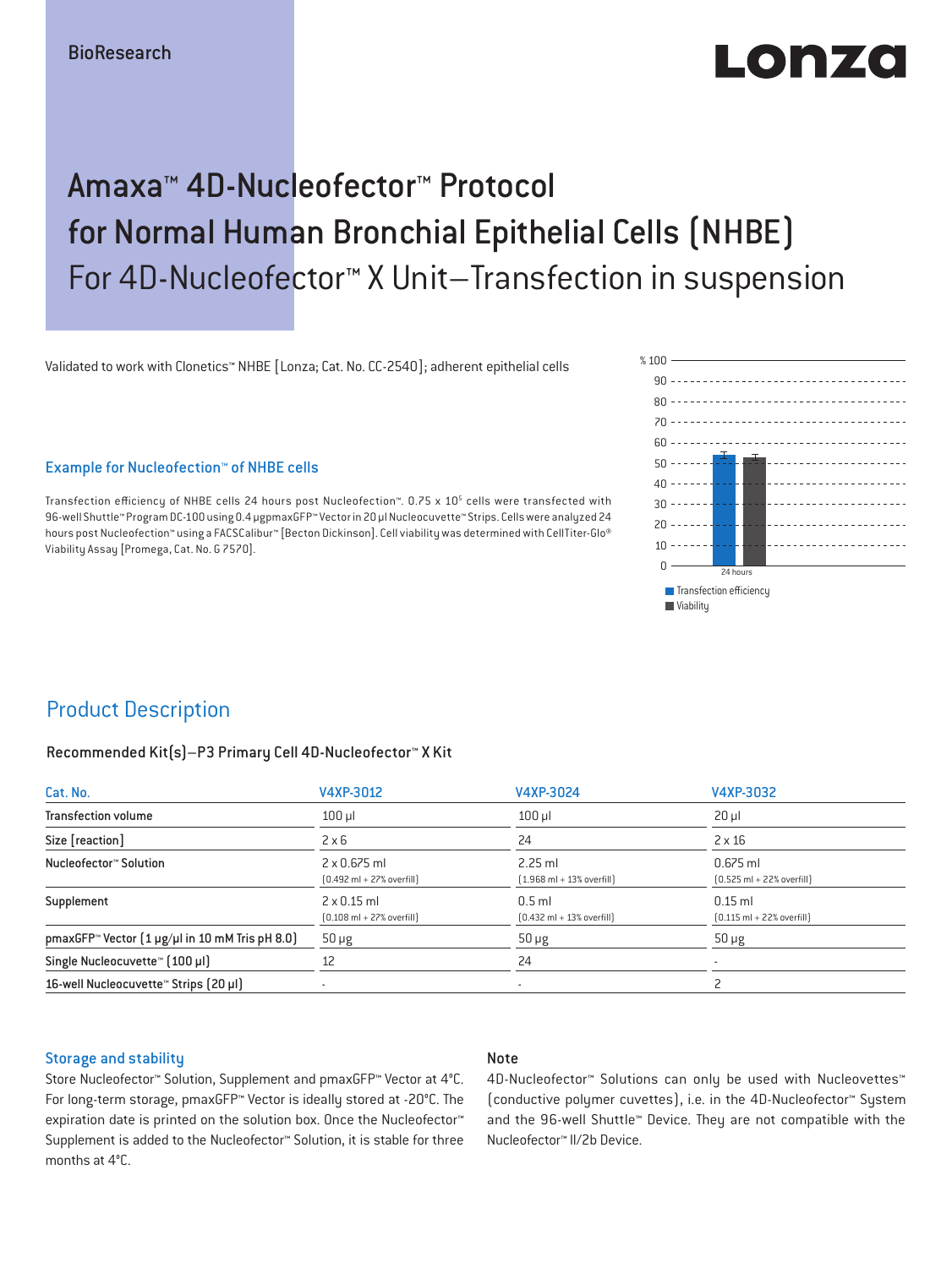### Required Material

### Note

Please make sure that the entire supplement is added to the Nucleofector<sup>™</sup> Solution. The ratio of Nucleofector™ Solution to supplement is 4.5 : 1 (see table 1)

- 4D-Nucleofector™ System (4D-Nucleofector™ Core Unit and 4D-Nucleofector™ X Unit)
- Supplemented 4D-Nucleofector™ Solution at room temperature
- Supplied 100 µl single Nucleocuvette™ or 20 µl 16-well Nucleocuvette™ **Strips**
- Compatible tips for 20 µl Nucleocuvette™ Strips: epT.I.P.S. [US/CDN: Eppendorf North America, Cat. No. 2491.431, Rest of World: Eppendorf AG, Cat. No. 0030073.266], Matrix TallTips® [Matrix Technologies Corp., Cat. No. 7281] or LTS Tips [Rainin Instruments, LLC, Cat. No. SR-L10F, SR/SS-L250S, SR/SS-L300S]. Before using other types of pipette tips, please ensure they reach the bottom of the Nucleocuvette™ Wells without getting stuck
- Supplied pmaxGFP™ Vector, stock solution 1µg/µl

### Note

For positive control using pmaxGFP™, dilute the stock solution to an appropriate working concentration. Further details are provided in table 3 of this Optimized Protocol. The volume of substrate solution added to each sample should not exceed 10% of the total reaction volume (2 μl for 20 μl reactions; 10 μl for 100 μl reactions).

- Substrate of interest, highly purified, preferably by using endotoxin-free kits; A260:A280 ratio should be at least 1.8
- Cell culture plates of your choice
- For detaching cells: Reagent Pack™ Subculture Reagent Kit containing trypsin/EDTA, HEPES Buffered Saline Solution (HBSS) and Trypsin Neutralizing Solution (TNS) [Lonza, Cat. No. CC-5034]
- Culture medium: BEGM™ BulletKit™ [Lonza; Cat. No. CC-3170]. We recommend storing 40ml aliquots of the prepared medium at -20°C. Do not use medium stored at 4°C for more than two days, as this may lead to reduced cell viability and reduction of transfection efficiency
- Prewarm appropriate volume of culture medium to 37°C (see table 2)
- Appropriate number of cells/sample (see table 2)

### 1. Pre Nucleofection™

### Note

Transfection results may be donor-dependent.

### Cell culture recommendations

- 1.1 Seeding conditions: 5-6 x 10<sup>3</sup> cells/cm<sup>2</sup> 2 days before Nucleofection™; use 75cm<sup>2</sup> flasks only
- 1.2 Cells should be passaged every 2–3 days (not longer than 3 days)
- 1.3 Cells should be preferably passaged 2 days before Nucleofection™
- 1.4 Do not use cells after passage number 8 as this may result in substantially lower gene transfer efficiency and viability

### **Trupsinization**

- 1.5 Remove media from the cultured cells and wash cells once with HBSS; use at least same volume of HBSS as culture media
- 1.6 Cells are very sensitive to trypsin treatment. For harvesting, incubate the cells 3–5 minutes at room temperature with recommended volume of indicated trypsinization reagent (please see required material)
- 1.7 Neutralize trypsinization reaction with TNS once the majority of the cells (>90%) have been detached. Do not incubate the cells in TNS longer than 10 minutes
- 1.8 After Nucleofection™ NHBE cells are even more sensitive to trypsin. Therefore we recommend using ice cold solutions only and to reduce exposure time to trypsin

### 2. Nucleofection™

For Nucleofection™ Sample contents and recommended Nucleofector™ Program, please refer to Table 3.

- 2.1 Please make sure that the entire supplement is added to the Nucleofector™ Solution
- 2.2 Start 4D-Nucleofector™ System and create or upload experimental parameter file (for details see device manual)
- 2.3 Select/Check for the appropriate Nucleofector™ Program (see table 3)
- 2.4 Prepare cell culture plates by filling appropriate number of wells with desired volume of recommended culture media (see table 4) and pre-incubate/equilibrate plates in a humidified 37°C/5% CO<sub>2</sub> incubator
- 2.5 Pre-warm an aliquot of culture medium to 37°C (see table 4)
- 2.6 Prepare plasmid DNA or pmaxGFP™ Vector or siRNA (see table 3)
- 2.7 Harvest the cells by trypsinization (please see 1.5–1.8)
- 2.8 Count an aliquot of the cells and determine cell density
- 2.9 Centrifuge the required number of cells (see table 3) at 220xg for 5 minutes at room temperature. Remove supernatant completely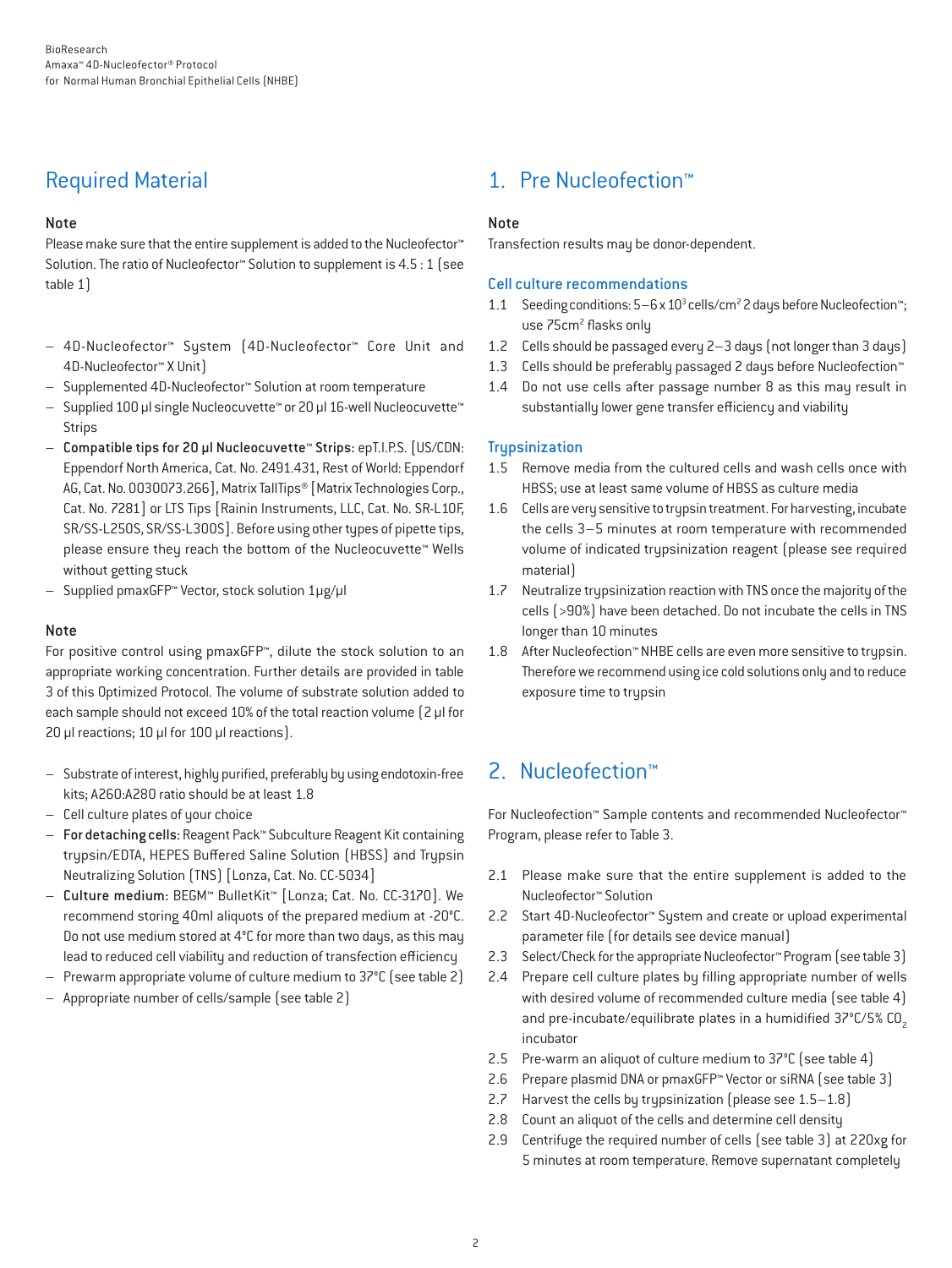- 2.10 Resuspend the cell pellet carefully in room temperature 4D-Nucleofector™ Solution (see table 3)
- 2.11 Prepare mastermixes by dividing cell suspension according to number of substrates
- 2.12 Add required amount of substrates to each aliquot (max. 10% of final sample volume)
- 2.13 Transfer mastermixes into the Nucleocuvette™ Vessels

#### Note

As leaving cells in Nucleofector™ Solution for extended periods of time may lead to reduced transfection efficiency and viability it is important to work as quickly as possible. Avoid air bubbles while pipetting.

- 2.14 Gently tap the Nucleocuvette™ Vessels to make sure the sample covers the bottom of the cuvette
- 2.15 Place Nucleocuvette™ Vessel with closed lid into the retainer of the 4D-Nucleofector™ X Unit. Check for proper orientation of the Nucleocuvette™ Vessel
- 2.16 Start Nucleofection™ Process by pressing the "Start" on the display of the 4D-Nucleofector™ Core Unit (for details, please refer to the device manual)
- 2.17 After run completion, carefully remove the Nucleocuvette™ Vessel from the retainer
- 2.18 Incubate Nucleocuvette™ 10 minutes at room temperature
- 2.19 Resuspend cells with pre-warmed medium (for recommended volumes see table 5). Mix cells by gently pipetting up and down two to three times. When working with the 100 µl Nucleocuvette™ use the supplied pipettes and avoid repeated aspiration of the sample
- 2.20 Plate desired amount of cells in culture system of your choice (for recommended volumes see table 5)

### 3. Post Nucleofection™

3.1 Incubate the cells in humidified 37°C/5% CO<sub>2</sub> incubator until analysis. Gene expression or down regulation, respectively, is often detectable after only 4–8 hours

### Additional Information

For an up-to-date list of all Nucleofector™ References, please refer to: www.lonza.com/nucleofection-citations

For more technical assistance, contact our Scientific Support Team:

#### USA /Canada

|      | Phone: 800 521 0390 [toll-free]      |
|------|--------------------------------------|
| Fax: | 301 845 8338                         |
|      | E-mail: scientific.support@lonza.com |

#### Europe and Rest of World

|          | Phone: +49 221 99199 400                |
|----------|-----------------------------------------|
| Fax: Fax | +49 221 99199 499                       |
|          | E-mail: scientific.support.eu@lonza.com |

#### Lonza Cologne GmbH 50829 Cologne, Germany

Please note that the Amaxa™ Nucleofector™ Technology is not intended to be used for diagnostic purposes or for testing or treatment in humans.

The Nucleofector™ Technology, comprising Nucleofection™ Process, Nucleofector™ Device, Nucleofector™ Solutions, 4D-Nucleofector™ Shuttle™ System and Nucleocuvette™ plates and stripes is covered by patent and/or patent-pending rights owned by Lonza Cologne GmbH.

Amaxa, Nucleofector, Nucleofection, 4D-Nucleofector, 96-well Shuttle, Nucleocuvette, maxGFP, Clonetics, BulletKit, Reagent-Pack and BEGM are either registered trademarks or trademarks of the Lonza Group or its affiliates.

Other product and company names mentioned herein are the trademarks of their respective owners.

This kit contains a proprietary nucleic acid coding for a proprietary copepod fluorescent protein intended to be used as a positive control with this Lonza product only. Any use of the proprietary nucleic acid or protein other than as a positive control with this Lonza product is strictly prohibited. USE IN ANY OTHER APPLICATION REQUIRES A LICENSE FROM EVROGEN. To obtain such a license, please contact Evrogen at license@evrogen.com.

The CMV promoter is covered under U.S. Patents 5,168,062 and 5,385,839 and its use is permitted for research purposes only. Any other use of the CMV promoter requires a license from the University of Iowa Research Foundation, 214 Technology Innovation Center, Iowa City, IA 52242.

The use of this product in conjunction with materials or methods of third parties may require a license by a third party. User shall be fully responsible for determining whether and from which third party it requires such license and for the obtainment of such license.

No statement is intended or should be construed as a recommendation to infringe any existing patent.

© Copyright 2010, Lonza Cologne GmbH. All rights reserved.